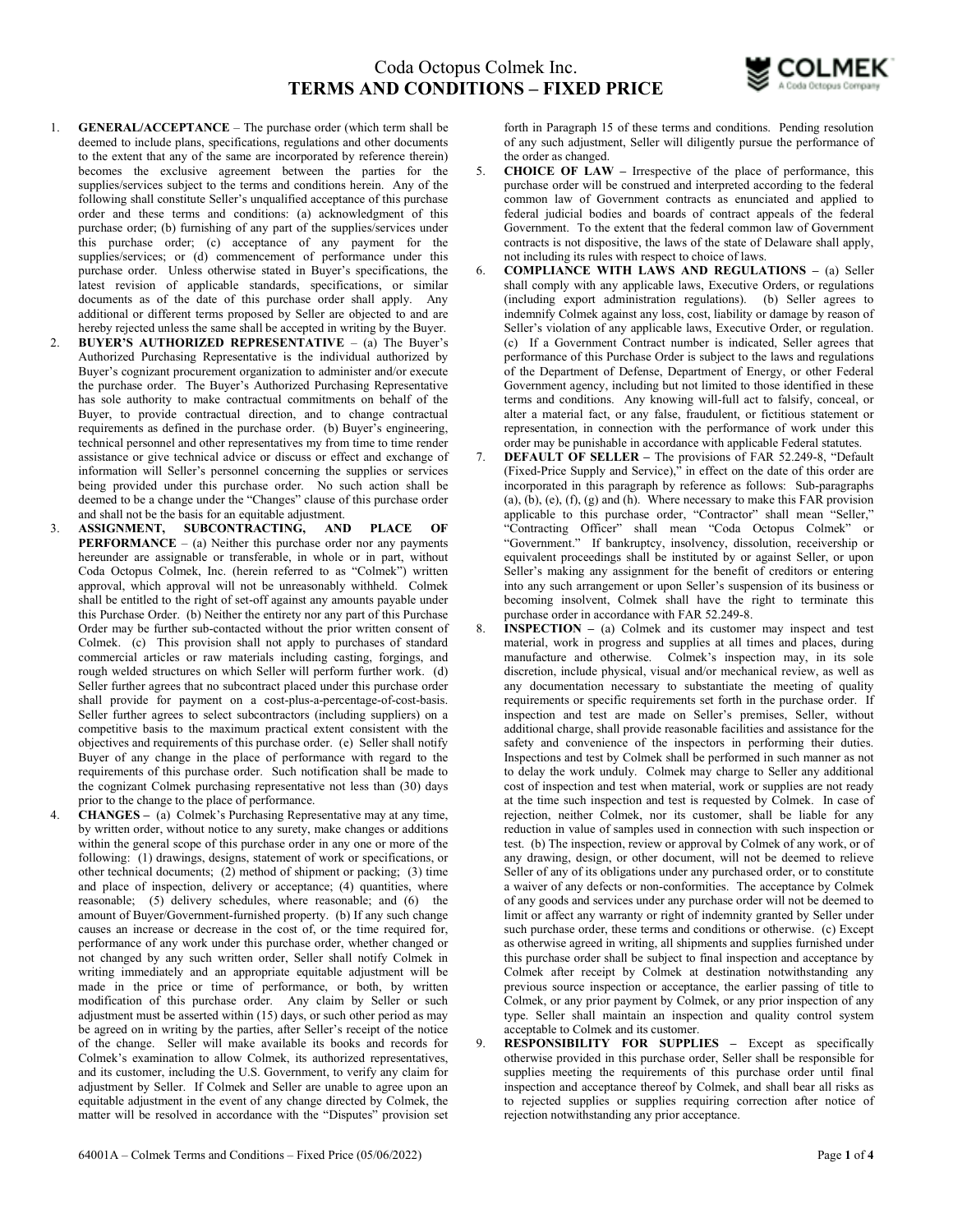

- 10. SUBSTITUTUION Seller shall not substitute materials or accessories without written consent of Colmek.
- 11. DEFECTIVE WORK Notwithstanding any prior acceptance, Colmek, at its option, may reject or require prompt correction (in place or elsewhere), of any supplies or services which are, in Colmek's judgment, defective in material or workmanship or otherwise fail to meet the drawings, designs, statement of work, specifications or other technical documents, or other requirements of this purchase order. All supplies furnished under this purchase order shall be subject to inspection at destination notwithstanding any previous source inspection, and Seller shall be given notice of any defects, other than latent defects, with a reasonable time after receipt of the supplies and all records (such as affidavits, test reports, drawings, etc.) required to be furnished therewith. Colmek may, in addition to any rights it may have by law, prepare for shipment and ship the supplies to Seller, require Seller to remove them, direct their correction in place or, with authorization by Seller, correct them and the expense of any such action, including transportation both ways, if any, shall be borne by Seller. Colmek may recover by offset or otherwise any and all costs, expenses and damages paid, incurred or suffered as a result of or relating to holding, returning, replacing, correcting or rejecting defective or non-conforming goods or services. If Seller fails promptly to remove such supplies and to proceed promptly to replace or correct them, Colmek may replace or correct such supplies at the expense of Seller, including any excess cost. Seller shall not again tender rejected or corrected supplies unless Seller discloses the former tender and rejection or requirement of correction. Seller shall immediately notify Buyer upon discovery of actual or potential nonconformances affecting delivered product.
- 12. DELIVERY (a) The Parties expressly agree that time is and shall remain a material element of this purchase order and no acts of Buyer, including without limitation, modifications to this purchase order or acceptance of late deliveries, shall constitute a waiver of this clause. (b) Seller will deliver acceptable supplies and services in strict conformity with any delivery schedule and shipping instructions set forth in the purchase order issued to Seller by Buyer. Unless otherwise provided in this purchase order, delivery in whole or in part shall not be made more than (10) days prior to required delivery dates. Buyer may return earlier deliveries at Seller's risk and expense. Seller shall comply with the delivery schedule but shall not make material or production commitments in advance of such time as the Seller reasonably believes necessary to meet the schedule without prior written approval by Buyer. Representatives of Buyer, the Government or both shall at all reasonable times have access to Seller's plant for the purpose of assuring delivery in accordance with the schedule. (c) If Seller is unable to meet the required delivery schedules for any reason, other than a change directed by Buyer, Buyer shall have the option to (1) terminate this purchase order, or (2) fill such purchase order or any portion thereof, from sources other than Seller and to reduce Seller's purchase order quantities accordingly at no increase in unit price, without any penalty to Buyer. Alternatively, Buyer may require Seller to provide consideration for the late delivery. This condition shall not limit Buyer's rights or remedies under the Termination for Default clause contained herein.
- 13. QUANTITY Colmek need not accept any variation in quantity except as specified in this purchase order. Over shipments may be returned to Seller at Seller's expense, which shall include a reasonable cost to Colmek's handling, or be retained by Colmek at no increase in price. To the extent that supplies covered by this purchase order are proprietary to Colmek or to Colmek's customer, Seller shall not manufacture or retain for the purpose of display, or otherwise, any more such supplies, or parts thereof, than are required to be delivered under this purchase order. Any such excess supplies, or parts thereof, shall be delivered free of charge to Colmek at the designated delivery point at Seller's risk and expense or destroyed and the destruction certified by Seller.
- 14. PENALTIES If the Seller fails to adhere to provisions in the purchase order, or these Terms and Conditions, that results in penalties from Colmek's customer to Colmek, then Colmek reserves the right to levy some or all of the penalties on the Seller.
- 15. DISPUTES Any dispute arising under this purchase order which is not settled by agreement of the parties will be litigated in the state or federal courts of the state of Utah. Pending any decision, appeal or judgment in

such proceedings, or the settlement of any dispute arising under this purchase order, Seller shall proceed diligently with the performance of this purchase order unless otherwise agreed between Colmek and Seller.

- 16. FEDERAL, STATE AND LOCAL TAXES Except as may be otherwise provided in this purchase order, the price includes all applicable Federal, State and local taxes and duties.
- 17. GOVERNMENT OR BUYER FURNISHED PROPERTY If, in connection with the performance of this purchase order, any property is furnished to Seller by Colmek or by the Government, Seller shall assume the risk of, and be responsible for, any loss, destruction of or damage of the property while in Seller's possession or control except to the extent that this purchase order, with the prior approval of the Buyer and/or Government, provides for the relief of Seller from such liability. In the absence of such approval, Seller shall return all such property in a condition as good as when received except for reasonable wear and tear for the utilization of such property in accordance with the provisions of the prime contract. Seller shall establish and maintain a system in accordance with the provisions of FAR Subpart 45.5 for the control of Government or Colmek-owned property. Seller shall also notify Colmek if approval of its property system has been withdrawn by the Government.
- 18. IDEMNITY (a) Seller will defend, indemnify and hold harmless Colmek and its affiliates, and their officers, agents, employees, successors and assigns, against any claims, loss, damage or expense, including, without limitation, payment of direct, special, incidental and consequential damage, and expenses of defending claims, including attorney's fees, for property loss and/or damage, and personal injury and/or death, which may be sustained by third parties and/or by Buyer, its agents, employees or subcontractors, at any tier, which results from Seller's performance or nonperformance of this purchase order except for claims resulting from the sole negligence of Colmek. Colmek will inform Seller of any claim, demand or suit asserted or instituted against it and, to the extent of Colmek's ability to do so, permit Seller to defend the same or make settlement in respect thereof. (b) Colmek, at its option, may require Seller to furnish evidence of insurance reasonably satisfactory to Colmek covering the liabilities and indemnification provided above but no acceptance of such evidence by Colmek shall be deemed a waiver or release of such liabilities or duty to indemnify. Seller will at all times maintain with reputable insurance companies comprehensive general liability insurance (including coverage for any liability under any Colmek purchase order and these terms and conditions) in the minimum amount of \$2.0 million, or such other minimum amount specified in the relevant purchase order. At Colmek's request, Seller will name Coda Octopus Colmek as an additional insured under such policy, and will provide to Colmek a certificate of such insurance providing for (10) days' prior written notice or Colmek of cancellation or material change. Seller will maintain worker's compensation insurance sufficient to cover all of its general and special employees engaged in work pursuant to any Colmek purchase order and insurance against liability for personal injury or death or destruction to property arising out of work in fulfillment of any Colmek purchase order, and will provide prompt evidence to Colmek of such coverage upon Colmek's request. (c) Seller shall comply with the provisions of FAR 52.215-10, 52.215-11, 52.215-12 and 52.215-13 which are incorporated herein by reference to the extent that such clauses are or become applicable to this purchase order. Seller shall indemnify and hold harmless Colmek from any amount, loss and expense, including interest assessed by the Government by which this purchase order is determined by the Government to have been defectively priced because of Seller's or Seller's subcontractor's failure to comply with such provisions. The rights of the parties hereunder shall survive completion or termination of this purchase order.
- 19. INTELLECTUAL PROPERTY INDEMNITY (a) Seller shall indemnify Colmek, Colmek's customer and/or the Government and their respective officers, agents and employees against liability and losses including costs for infringement of any United States or foreign patent, copyright, trademark, or other intellectual property arising out of the manufacture or delivery of supplies or performance of services under this purchase order or out of the use or disposal by, or for the account of, Colmek, Colmek's customer and/or the Government of such supplies or services. The foregoing indemnity shall not apply unless Seller shall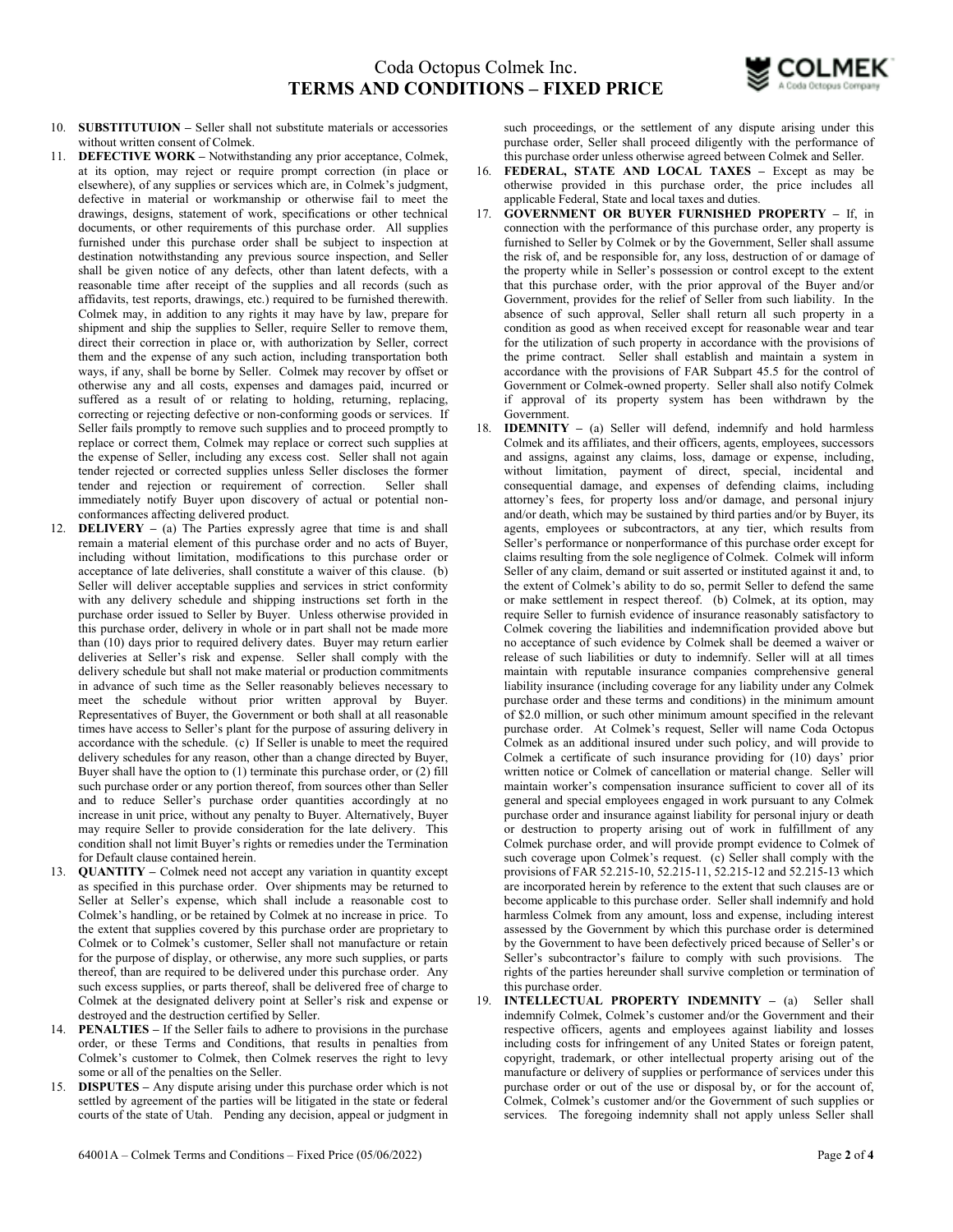

have been informed as soon as practicable by Colmek, Colmek's customer and/or the Government of the suit or action or other proceedings alleging such infringement and shall have been given such opportunity as is afforded by applicable laws, rules or regulations to participate in the defense thereof. (b) Notwithstanding the foregoing, when this Order is performed under the authorization and consent of the Government to infringe United States patents, Seller's liability for Seller's patent infringement under this Order shall be coextensive with Buyer's liability.

- INVOICING AND PAYMENT When invoices are otherwise required, a separate invoice shall be issued for each shipment, and should include the relevant Colmek purchase order number. Unless otherwise specified in this purchase order, no invoice shall be issued prior to shipment of goods and no payment will be made prior to receipt of goods and correct invoice. Payment due dates, including Colmek's entitlement to take a discount, will be computed from the date of receipt of acceptable goods or the date of receipt of a correct invoice (whichever is later). Unless freight and other charges are itemized, any discount taken will be taken on the full amount of the invoice. All costs included in the invoice must be computed in accordance with the latest revision of Section 31 of FAR and allowable in accordance with the principles specified therein. No payment shall be made for costs included in the invoice that are unallowable by Section 31. Colmek may offset against any amounts due under Seller's invoices: (a) any damages resulting from Seller's default under or breach of any contract (including any purchase order and these terms and conditions); (b) any amount owing from Seller to Colmek; or (c) any adjustment for shortage or rejection and any costs occasioned thereby.
- 21. LIENS Seller warrants that it has title to the goods to be delivered under this purchase order and shall deliver same free of all liens, claims and encumbrances.
- 22. MILITARY SECURITY AND CYBER REQUIREMENTS (a) Seller shall be responsible for safeguarding all Government sensitive and classified information in accordance with the provisions of the Seller's Security Agreement with the Department of Defense and with all applicable Government requirements including, without limitation, FAR 52.204-2, "Security Requirements," which is incorporated herein by reference. Seller's critical and information systems shall comply with FAR 52.204-21 and DFARS 252.204-7012. (b) Seller agrees to insert in all subcontracts under this purchase order that involve access to government information, provisions which shall conform substantially to the language of Subparagraph (a) above and to this Subparagraph (b).
- 23. NEWS OR ADVERTISING RELEASES No news release in any way relating to Colmek or Seller concerning the purchase order shall be made by either party to any news media or to the general public without the prior approval of the other party. Seller will not, and will require its suppliers and subcontractors to not, advertise or publish the fact that Colmek had order supplies or services from Seller, or the terms or nature of such order. Seller will not, and will cause it employees and other representatives to not, disclose such information in company periodicals, press releases, public lectures, sales or other promotional literature, or otherwise. The parties agree that in the event a news release is so approved and made, such news will recognize Colmek and Seller.
- 24. NOTICE TO THE BUYER OF POTENTIAL DELAYS (a) Whenever Seller has knowledge that any occurrence is delaying or threatens to delay the timely performance of this purchase order Seller shall immediately give notice thereof, including all relevant information with respect thereto, to Colmek. Such occurrences shall include, but not be limited to: (1) actual or potential labor disputes or strikes; (2) fires, floods, or unusually severe weather; (3) acts of nature; (3) acts of the Government in either its sovereign or contractual capacity, and any other cause for delay. Neither receipt of such notice by Colmek nor any provision of these terms and conditions will be deemed to be a waiver by Colmek of any of its rights under any purchase order, these terms and conditions, at law or otherwise. (b) Seller agrees to insert this clause, including this Subparagraph (b), in any purchase order or subcontractor hereunder.
- 25. **OFFSET NOTIFICATION** This clause shall only apply to Orders in excess of \$50,000.00. (a)Definition: "Offset" means the obligations that Colmek undertakes, in order to market or sell its products, to assist a customer country in reducing any trade imbalance caused by its purchase

of Colmek's products or to meet other customer country objectives. (b) To the exclusion of all others, Colmek or its assignees shall be entitled to all benefits or Offset credits which might result from this purchase order. Seller shall provide documentation or information that Colmek or its assignees may reasonably request to substantiate claims for Offset credits. (c) Seller agrees to use reasonable efforts to identify the foreign content of items that Seller either produces itself or procures from subcontractors for work under this purchase order. Promptly after selection of a non-U.S. subcontractor for work under this purchase order, Seller shall notify Colmek of the name, address, subcontractor point of contact (including telephone number) and dollar value of the subcontract. (d) Seller shall include the substance of this clause, in favor of Colmek, in its subcontractors issued at all tiers pursuant to this purchase order.

- 26. ORDER OF PRECEDENCE The various documents constituting this purchase shall, insofar as is possible, be interpreted so as to be consistent with one another. In the event that a conflict or ambiguity arises in the interpretation of this purchase order, said conflict or ambiguity shall be resolved in accordance with the following order of precedence, with the first listed item having a higher precedence that later listed items; (a) provisions required by statute, regulation or Government contract: (b) typed Purchased Order form; (c) Statement of Work; (d) this Terms and Conditions document; (e) Specifications; and (f) Drawing(s).
- 27. PROPERTY RIGHTS (a) The rights of the U.S. Government in technical data, computer software and inventions pertaining to the supplies and/or services delivered under this purchase order are set forth in the applicable FAR and DFARS clauses incorporated by reference. Buyer shall have the right to utilize the supplies and/or services in performance of Buyer's contractual obligations to its customer, including the right to copy and modify any technical data and computer software delivered under this purchase order and the right to deliver such technical data and computer software to Buyer's customer if it is required as a deliverable under Buyer's contact with its customer. (b) This Purchase Order does not confer or grant to Seller, in any manner whatsoever, any license or right under any patent, trademark, trade secret, mask-work, copyright or other intellectual property right held by Buyer, except as needed to perform the work ordered by Buyer under this Purchase Order.
- 28. PROTECTION OF INFORMATION (a) If a separate confidentiality, nondisclosure, or proprietary information agreement exists between Colmek and Seller which relates to the subject matter of this purchase order, then confidential or proprietary information furnished by one party to the other party shall be protected pursuant to such agreement, and paragraphs (b) through (g) of this clause shall not apply. (b) If no separate confidentiality, nondisclosure, or proprietary information agreement exists between Colmek and Seller, paragraphs (c) through (g) of this clause apply. (c) For purposes of this clause, "Information" shall mean information disclosed to Seller by Colmek in connection with this purchase order, which is either identified to Seller as being proprietary or which is information that a reasonable person would understand to be such information. Examples of information include, but are not limited to, customer lists, pricing policies, market analyses, business plans or programs, software, specification, manuals, print-outs, notes and annotations, performance data, designs, drawings, dimensions, processes, data, reports, photographs, and engineering, manufacturing or technical information related to Colmek's products, services, equipment or processes, as well as duplicates, copies or derivative work thereof. Information shall not mean any information previously known to Seller without obligation of confidence, or which becomes publicly disclosed, or which is rightfully received by Seller from a third party without obligation of confidence. (d) Information furnished to Seller shall remain Colmek's proprietary property, shall be duplicated only as authorized in writing by Colmek, and shall be returned to Colmek upon request or when no longer required for the performance of this purchase order. Seller shall not disclose information to any third party, and shall take all reasonable precautions to prevent the disclosure of information to third parties, including any foreign national, firm or country, and foreign nationals employed by or associated with Seller's company except as specifically authorized by Colmek. Seller agrees not to use information to develop any product, service or system, or to support any third party in the development of any product, service or system. (e) Data and information provided by Seller shall be considered proprietary only when